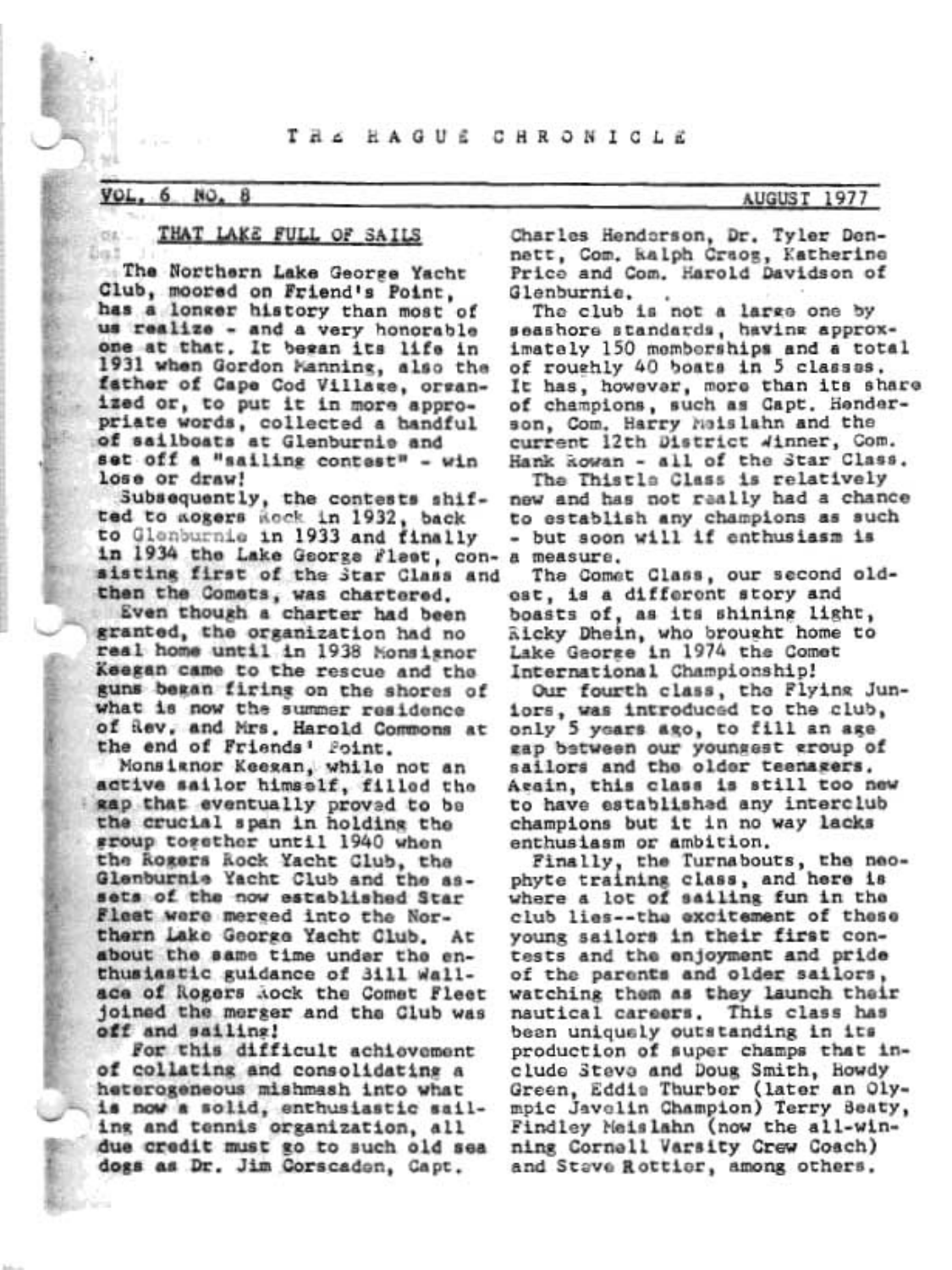In 1957 a team of teenagers, headed up by Eddie Thurber and crewed by three blondies, Betsey Engler Behr, Barbie Smith and Carolwater. We just hosted a young mo-Smith Witherel, made it all the way, for the first time from our club, to the Sears Cup Finals in New Orleans, chaperoned dubiously by Julia C. Seaty. Needless to say, 1ske enough to plunge into it-this was one of the high points of these four young lives and the topping was that each received a key to the city from the Mayor.

 $\overline{\mathbf{2}}$ 以排气量

ポワス -self and an even more questionable chaperone, J. Stanford Smith, escor-District which will convene on ted skipper Doug Smith and crew . consisting of Steve Smith, Chris Mayer and Bill DeGraff to the Sears Finals at Newport Seach, Cal. of more than forty boats seainst finishing at Anaheim (Disneyland) and that's tough sailing!

This array of winners did not come about accidentally -- they were made! Commodors Craig was the main instigator and drive bohind a junior training program and along with Mrs. Dorothy C. Engler, as its first chairman and organizer, the program produced outstanding results in a very short time.

The training continues today with emphasis being placed first on swimming capabilities before the sailors can take to the sea or lake. Five years ago, with the addition of two fine courts, tennis was added to what is now a very full curriculum.

Finally, the club conducts a very active social program which always starts with the Fourth of July opening picnic and is followed by various dances, jet set parties, Las Vegas casinos, sings-longs and always the Commodores' Reception, winding up with the Commodores' Dinner and Awards Night on Labor Day weekend.

Besides producing champions NLG YC has become famous as THE SPOT to host regattas and the reasons are simple -- its hard working membership, its very genuine hospi- $-1 - 1$ 

tality, and its LAKE! Visitors find it hard to believe that they can sail, swim and drink the same ther and her four children from the Royal St. Lawrence Yacht Club of Montraal and thay all hesitated for some time bafore trusting our even in this recent hot weather.

And so again The Club finds itself hosting two super recattas-the Comet North American, which Then in 1961 history repeated it- took place on the weekend of July 9th and 10th, and the Star 12th Aug. 8, 9, 10 & 11. Those regattas produce the beautiful and unforgetable sight of the massed sails the unmatched background of the deep blue waters and the green mountains of our own LAKE GEORGE.

P.S. The writer of this saga was a bona fide New Jersey shore habituee before his transplant to Lake George in the late thirties, he is therefore not a qualified, real old timer of the Lake and regrets any serious omissions or mistakes and welcomes for posterity any corrections or illuminating additions.

Howard G. Engler Chairman, Race Committee NEW OFFICERS OF HISTORICAL SOCIETY: President - Mr. John T. (Jack) Henry Vice President - Mrs. James (Viola) Fitzgerald 2nd Vice President - Mrs. Wm. (Ethel) Andrus Secretary-Treasurer - Mrs. Ed. (Bert) Crabbs Program Chairman - Mr. Robert M. Cole, D.D.S. The Society will continue to mest every third Wednesday of the month. Dues are \$3, per year. **ANYONE NOT READING THIS PLEASE** LET ME KNOW. Seriously folks, the mailing list is 503 this month. If you know anyone who is no longer interestad please advise...

V. Shattuck, Ed.-Pub.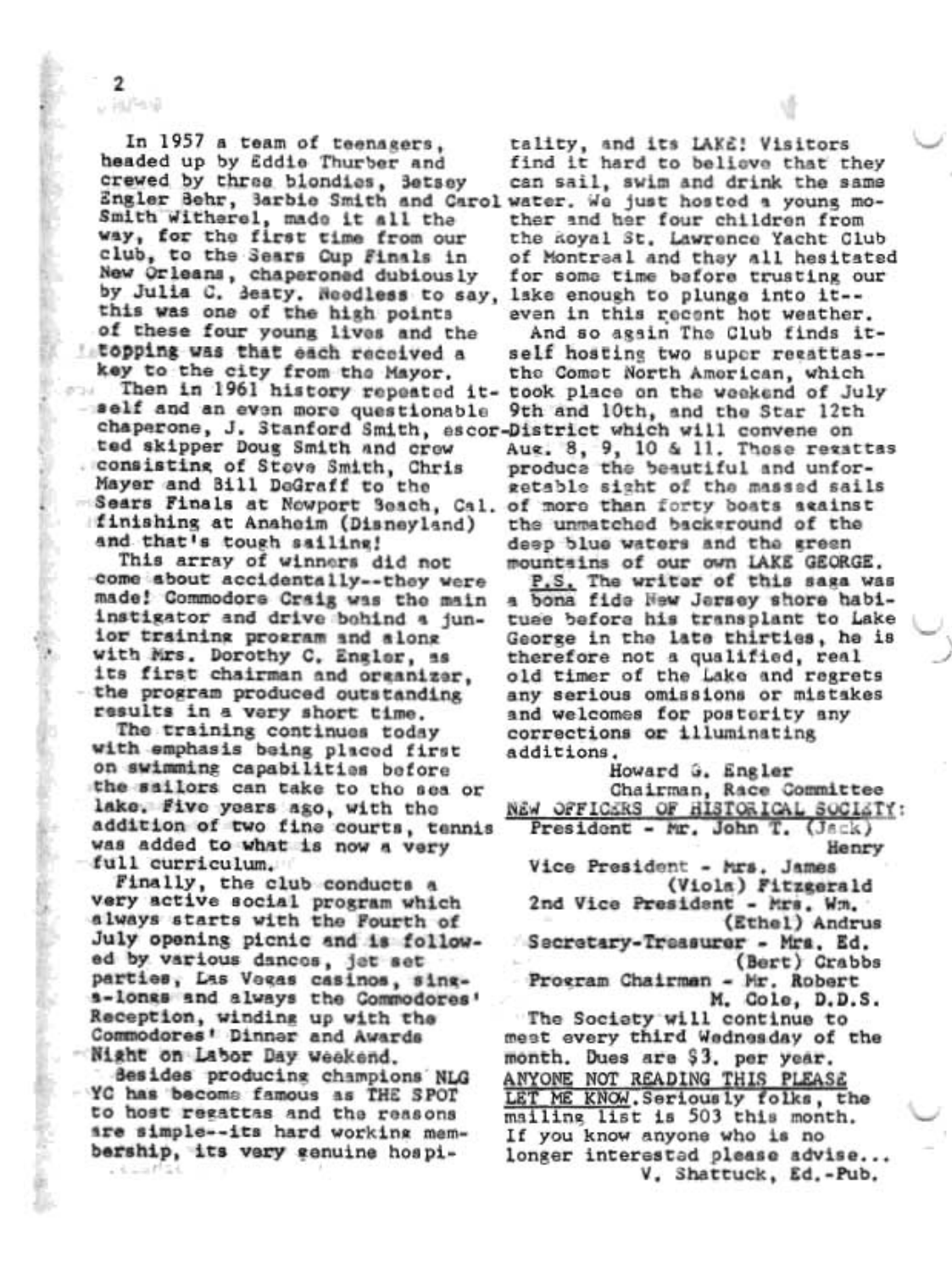### **POWER PLAY** PartII

Is something wrong? You haven't any power? The energy we know we must conserve Is lost tonight abd now the panic nerve Is raw and we're dependent on the hour When morning comes and someone leads the fight To say we won't extinguish all the flame And that we'll go and search for who's to blame And make the world give back to us our light. In cities once again the vandals prowl In hamlets, patience is not violated And yet the situations are created Which separate the human from the owl.

A sinner's penance for the same old sin And so once more, tomorrow, we begin!

Earry de Suys  $7 - 15 - 77$ 

NOW HEAR THIS, MUSIC LOVERS: If you like Mozart, Chopin, dethoven et al, one of the most welcome and appropriate additions to our Adirondack atmosphere has been WAMC, 90.3 on the FM dial, with concise news reports and music to enjoy, rather than be impressed by, from 7AM to noon and 2PM to 5

 $-570 - 14$ 

 $1301 -$ 

*DIA* (23 -

16. Oliva 48

Huss port

 $a$  ,  $b$  ,  $b$ 

**BURG** 

利用工学 ニュニウ

athen rin

■ コロビーティー

 $1 - 1 - 1$ 

withhill +1

Handle or Long a

 $.59713$ 

no mazzo

-76

工厂产业门

41223.0

The music hosts, Robert J Lurtsema, Steve Zakar & others seem con Seerup - 6052. fent to let us anjoy it. They just keep playing, telling us, in quiet unobtrusive voices, the titles, composers, performers and names of record makers without the usual displays of erudition and ssoteric selections, Robert J. betins his morning program, at 7AM with the sounds of birds.

WAMC also carries live orchestral and operatic prosrams, talk shows filled with current information & ideas and reliable weather reports for the Northeast.

Program guide available from the station, at the college, Albany, N.Y. 12208

It is owned and operated by The Albany Medical College and is noncommercial, educational.

If you have trouble with reception, try an upstairs radio. You may not need an aerial.

HAGUE ANNUAL ARTS FAIR will be Aug. 6 from IlAM to 5PM.

In caso of rain, we will use the school gym.

Set-up time: 10:30 AM.

Bring your own set-up materials. No fees or percentages taken for sales or displays.

Please register with Chamber of Commerce - 6153 or Ars. Adra

The Fair is organized by Mrs. Seerup and sponsored by the hague Chamber of Commerce.

SCHOOL ANNEXATION VOTE SCHEDULED Registration for school elections:

Daily at Municipal Conter in Lake George Village, before Aug. 15th for the upcoming vote,

OR at the Hague School on Aug. 17 from 1 to 5PM.

VOTING on question of annoxation of Hagua School by the Ticonderoga School District has been scheduled for aug. 26, 1-8PM at hagus Central School.

LOST AND FOUND: A base ball bat with initials "H.S." and nickname "Doug". Anyone knowing the owner please notify Officer Frasier -543-6525.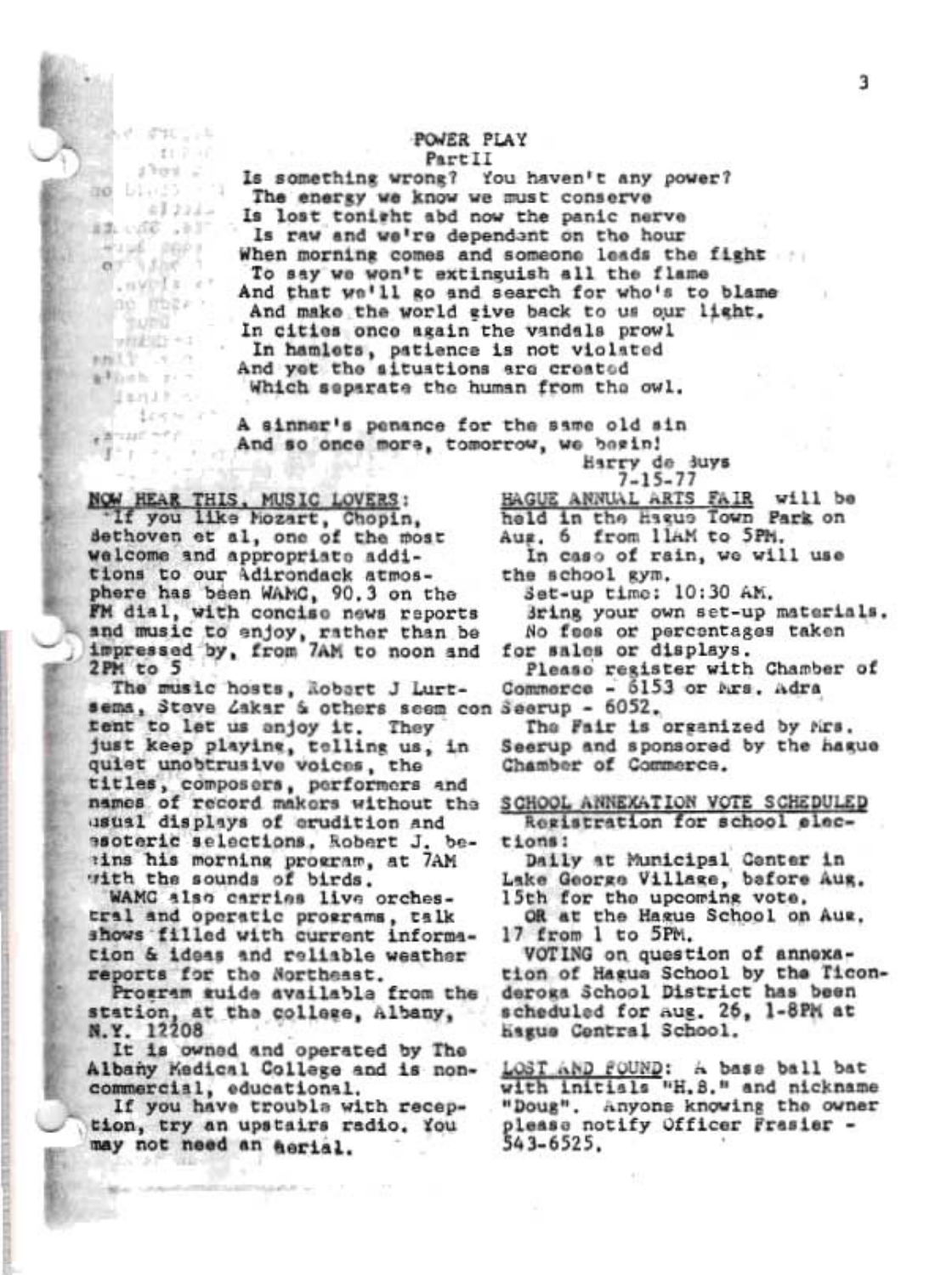# PARTY TIME

Summer is here in all its elory and parties are busting out all over. For example:

A FAMILY GATHERING On Watts' Hill Hank and Mary Watts were feted by the family with a picnic at the olde homestead on their 45th Wedding anniversary.

The old house, built by hand of local fieldstone and woods, is aging beautifully. It used to stand in solitary splendor overlooking The Lake from The Hill. Now it has sprouted three more houses and one summer cottage by the children, aach with its own lovely view and "the family" has spread in all directions.

47 people came from Albany, Vermont, Conn., Pittsburg and other points. "The sun never sets" on all the places one or more of them have been.

There were school teachers, nurses, college professors, a physicist, a submarine captain, housewives, a mason, carpenters, an encineer, a lab technician, the Postmaster, the Town Historian, and an Election Soard Official - to mention a few.

There were home cooked viands galore with iced tes & beer, decorations by the two grandchildren, foot tapping music on "The Sones" by Bill Andrus and a sort of ball

Between them, Hank and Mary must know "everybody in town" - Hank, as Surveyor and Town Assesor and Hary as a kegistered Nurse who has helped scores of people when they ad illness in the home.

*LOWN SUPERVISOR RESIGNING* 

W. Keith DeLarm has given us 19 years of honest and firm but fair leadership but he has many thines he wants and needs to do.

we will be in dabt to Keith for many years to come and our well vishes will go with him in all his dew enterprises.

Richard E. Bolton, as Republican nomines, will be unoposed in Mov. More about Dick in a later issue.

HAGUE LITTLE LEAGUE Report by Mrs. George (Martha) Denton:

July 23, a cook-out and soft ball game was held at The Field on Decker Hill Road - The Little League playing The Parents, Shouts of cheer went up when parent Bernard Denno got a good hit only to have it land in son Tim's glove. Glen McKee made a great catch on first to tag his dad out. Doug Olcott had a great day, striking out Mom, Dad and Coach Strum. Tina 3eldan gracafully caught her dad's hit, getting him out. The final scoro was 12 - 6. Parents won!

Cover dishes, hot dogs, hamburg, chairs tables and grills were all brought to the field by the parents. George Denton was the chef for the day. A good time was had by m11.

A heart falt Thank You to Norman Strum for the graat job he did coaching our Little League Team this year. A special Thanks to Walt Porter for being Umpire at our home games and to all the parents who helped at the field and drove the boys to all of the out of town games.

Five new boys played this year, Dan Belden, Doug Olcott, Kevin £ Elliot, Dan Denton and James delden. The players who also played last year are Tim Denno, Art delden, Tina Belden, Tim Strum, Glen McKee and Jay & Joel Jordon. The gamefor the children, young and old. boys ended the sesson with a 3-5 average.

> On July 10th Tim Denno, Art Belden and Jay Jordon went to Newcomb to play at the All Stars game. The teams were made up from the "American League (Hague, Bolton Landing, Brant Lake, Chestertown & Schroon Lake) and the "National League" (Indian Lake Minerva, Newcomb, North Creek & Pottersville). The game was tied, 6-5 in the sixth. ending with the "National League" eaining one run in the overtime to win the same.

| DEADLINE: News items for the      |  |  |  |
|-----------------------------------|--|--|--|
| September issue should be on hand |  |  |  |
| by August 25, please              |  |  |  |

 $4$ and the arts

Anderstandingster (1970) - stores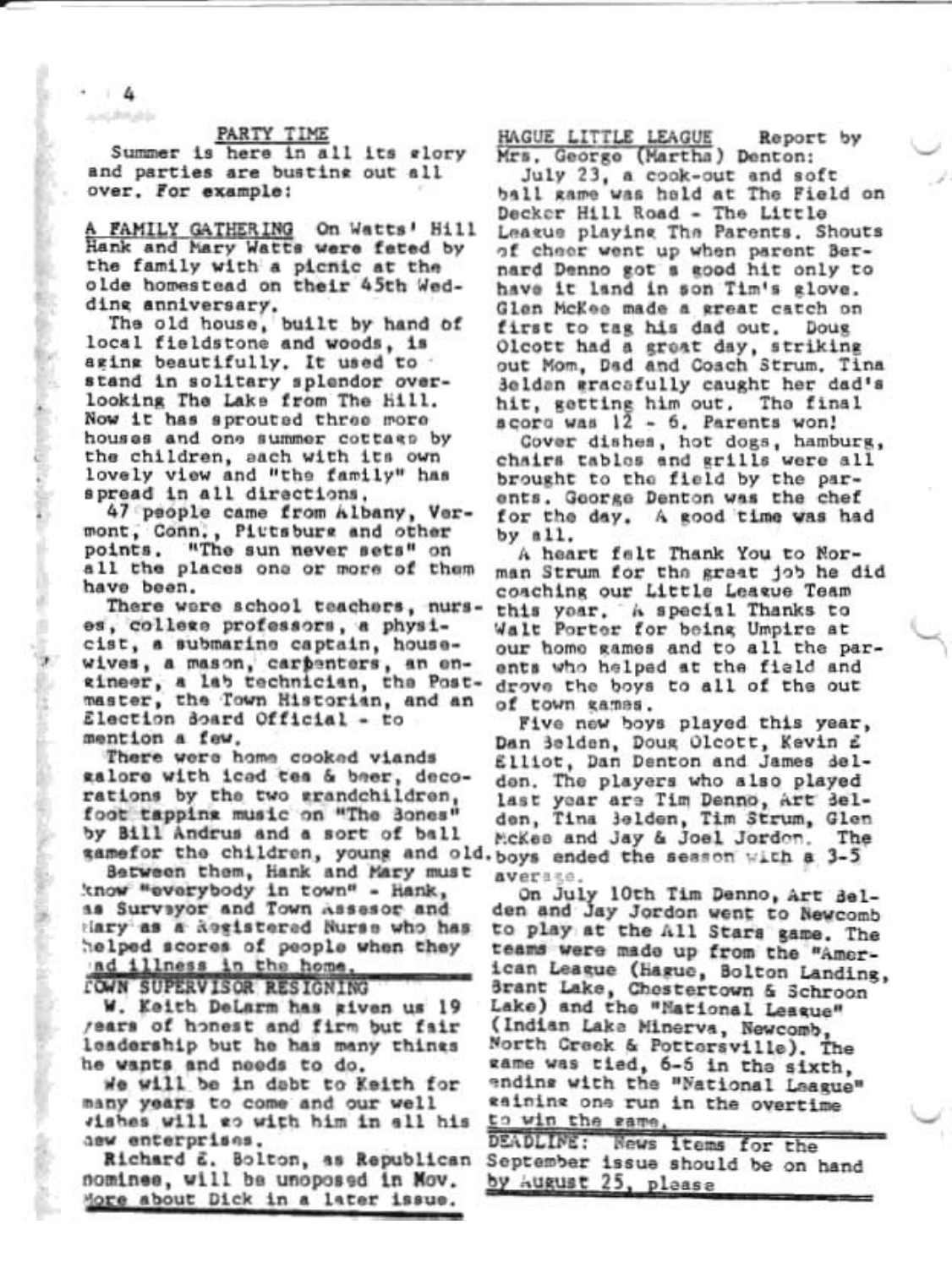Party Time cont.

ON THE LAKESHORE Sert and Edward Crabbs made welcome two experts who come to us from far afield; Father Gary Parker, the lively new Rector of the Spiscopal Church Of The Cross in Ticonderosa, a graduate of General Theological Saminary in S.Y.C. studied at Heidelberg University in Germany and worked at St. Thomas Church, Fifth Avenue and 3ellevue Hospital

Mr. Wayne Morgan, the anthusiastic new General Manager of Fort Ticonderoga, took his 3.A. in history at Un. of Delaware and Masters in Business Administration at the University of Tampa. He spent 7 yrs. in the U.S. Army as<br>an Infantry Officer and 3 years with The Special Forces' Green ' derets in derlin, United Kingdom, Norway and Vietnam.

Paople in Hague, who had expressed an interest in their respective fields, met them over cocktails at the Crabbs' handsome summer place beside The Lake (also built of indigenous materials and blended with its setting.)

Groups of people will be meeting them in homes throughout the area.

### THE CHRONICLE IS A TOWN PROJECT

It would take a couple pages to list all the people who help keep the Chronicle going.

Our Star Reporters and Poets you know from their "by-lines". They sit down and discuss their work -write things out and bring them in --are gracious about cutting and changes.

Then thers are:

24.4)

People who let me know what is going on or respond graciously to requests for information -- often, if they don't know, they find out and call back.

Local Postmasters who get it on its way with dispatch and help in many other ways.

40 people who contribute more than their share of money to help with costs of postage, paper etc.

The con-

People at Si ver Bay Association who cut stencils and ran the mineograph machine on their own time for five months then taught me to use their mimeograph so we could gat it out faster and are running it again this summer. Rev. Bohanon who hand cranked over 3000 pages for the June issue.

People who call for extra copies or let me know when their's does in New York City among other things not arrive. One dear lady pulled me out of a slump when she called to ask about her copy which she "shares with 4 people in Yonkers".

Local weekly newspapers which do a great job of compressing all the news.

Those who write thank you notes to let me know someone's out there reading.

And Adra Secrup who is Godmother to Emil's brainchild.

THANK YOU ALL

COMMUNITY-MINDED EIGHTH GRADERS

Donna Denton, Class President, age 13, researched and composed the following article. Scot Spelman delivered it at their 8th Grade Commencement.

# OUR TOWN TOMORROW

We find if the 8th graders could get any job in Hague:

Donna Denton would like to be the Supervising Principal of Hague School.

Martin Fitzgerald would like the opportunity to become active in politics as Town Supervisor.

Colleen Goetsch would like to argue cases as Town Attorney. Liane Hunsdon would sort mail as Postmistress.

Steve McCranels would become head mechanic at Lake Shore Garage.

Bruce Sharpe would be called upon if there was a need for a Town Justice.

Scot Spelman would take over the duty of running the Hague Supermarket.

Richard Strum would keep books in order as Town Librarian.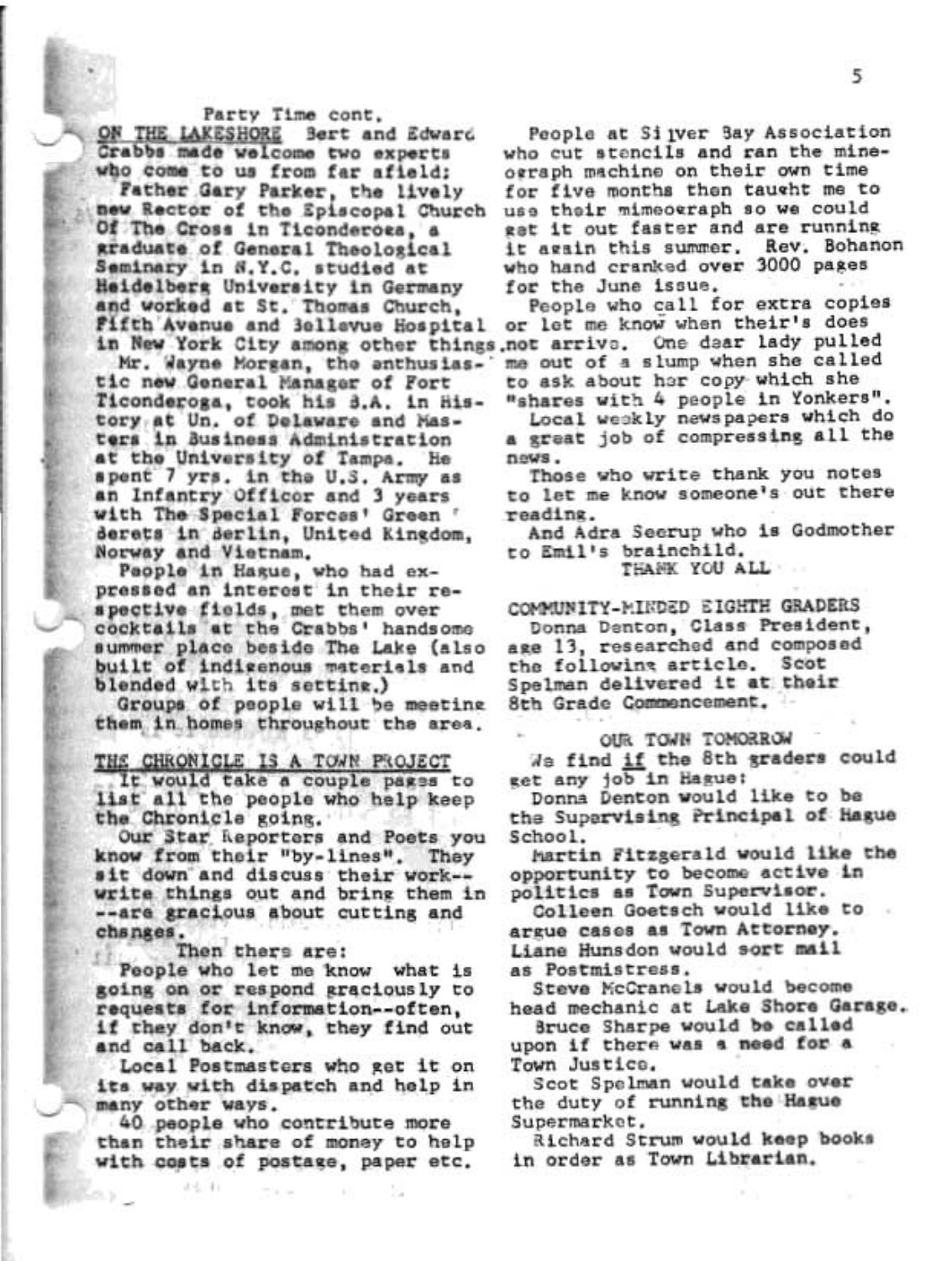The dealers applicable for the state of classics and the contract of the

**Boyle** 

NEEDED: Volunteer Director-Librarian for the Hague Public Library. Mrs. Brock has served faithfully in this capacity for fourteen years, come November 20th, and been associated with the Library since its inception twenty years ago.. She can no longer carry on this job.

Replacement must love books and children and be willing to keep library open eight hours per week, plus clerical work. Some volunteer assistance available.

Mrs. West, who has also been associated with the library for the same length of time will continue to serve as long as possible. Mrs. Andrus will continue as treasurer.

The alternative is to close the library after twenty years of endeavoring to provide Hague with Public Library Service.

Please, won't someone willing and able step forward and offer.

Contact Mrs. Brock, 543-6517, before Labor Day.

Hague Public Library Staff CORPORATE PLANNING UNDER WAY AT SILVER BAY ASSOCIATION

W. Glenn, Director of S.B.A reports that specially trained members of their National YMCA staff have been interviewing selected people in this area -- hague, Silver Bay, Sabbath Day Point and Ticonderoga as part of long range development planning.

"In-put" is being sought from a wide variety of sources in addition to the local community and staff--members of their board, conferences that meet there and national officers and staff.

These ideas will be pooled to restate their overall purpose. establirh operational goals and determine action steps to be taken by each department to reach these goals.

The resultant 5-10 year plan will include both land use and facility use programs.

(Samples of the kind of things they do at "The Bay": They just finished a conference on Human

Relations In Management, under direction of The International YMCA, attended by representatives of industries throughout the Northeast. And next month, 7/31-8/6 National Wildlife Federation will hold one of its three annual "summits" there - an honor shared with Colorado's Continental Divide and the 3lue Ridge Mountains, N.C.

dxperts at these summits teach courses in astronomy, wildlife ecology, fresh water biology. backpacking, outdoor cooking, birding, nature photography, wildflower identification, folk history and geology. The programs are planned for individuals or families with children.)

HELP STOP MAIL BOX VANDALISM

Community cooperation is perhaps the most effective way to combat the serious crime of vandalism to rural and other mail boxes.

Mail box vandalism is a Federal Offense carrying a penalty of up tp \$1000. fine or three years imprisonment and owners of damaged mail boxes often demand restitutionwhen the vandals are caught...

If any mail is damaged it is an additional Federal Offense.

Community residents can keep an eye out for vandals or suspects in order to help... They are urged to call the Postmasters, the Police Department at 543-6525 or the County Sherriff Dispatcher at 1-792-9921.

Postmaster Penny Bolton Police Officer Janice Frazier Description of the vandal, adds: the car or its license number will be very helpful.

BOARD OF EDUCATION MEETINGS Organizational Meeting, July 5:

Oath of office administered to new trustees, Pamela Hens and Robert Patchett,

Sharon Fitzgerald was elected President Of The Soard.

Pamela Hens - Vice President Appointments approved:

Clerk Of The Soard - Lela Foote Tax Collector - Jean McKee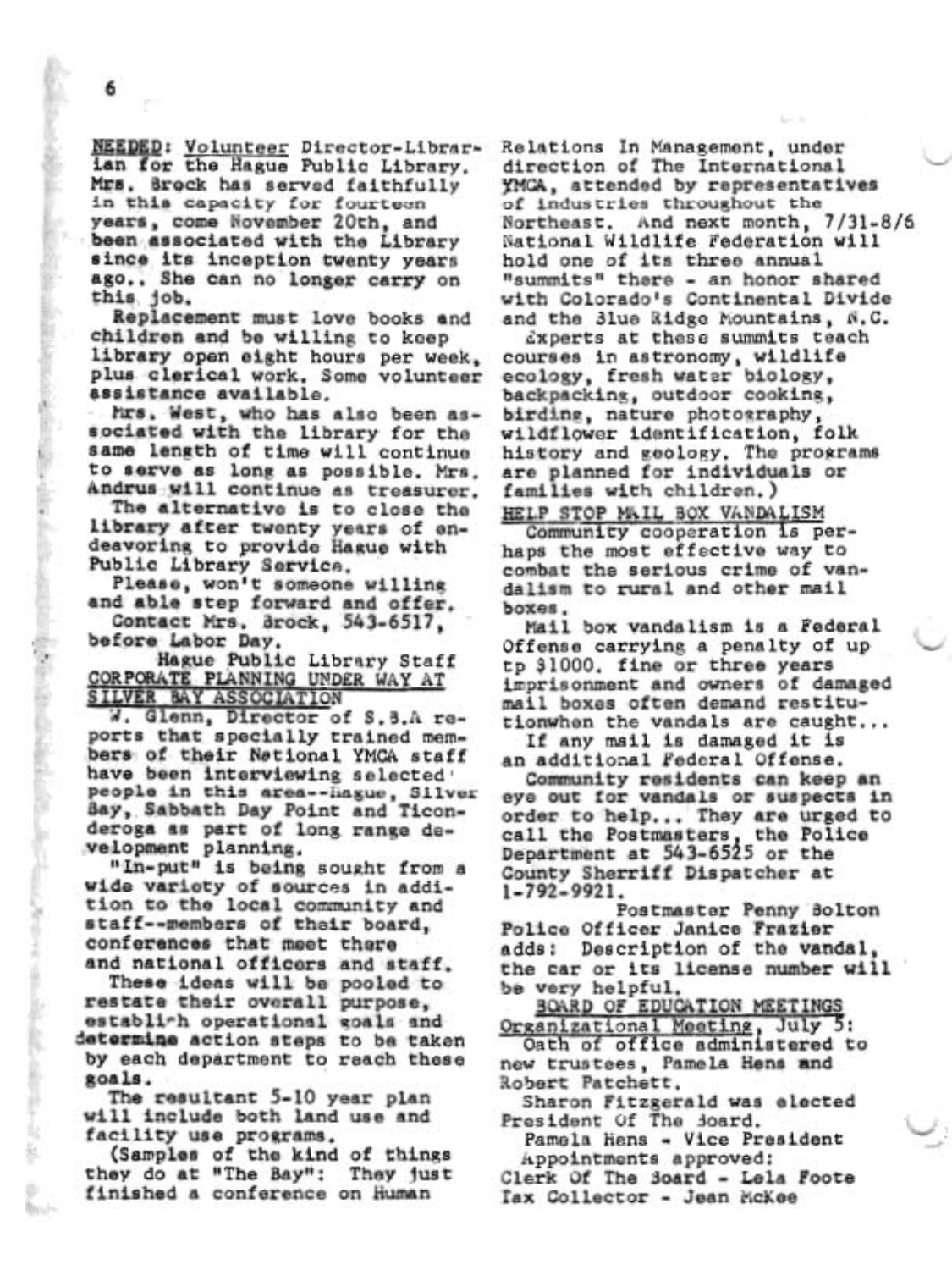Board Of Ed. cont

School Physician - Dr. Villardo School Attorney-Dominick Viscardi Census Enumerator--Deborah Waters Extraclassroom Activity Account --Ruth S. Robbins Attendance Officer--School Nurse

School Dentist - G Pater Cook Insurance Consultant - G J Potter Dist. Auditor--Telling & Potter

State Sanl of Albany, Ticondero ga Office and First National Bank of Glens Falls, Bolton Landing Office, were designated official

bank depositories.<br>Times of Ti and Post Star were designated official newspapers. Regular Meeting, July 11:

Mrs. Christiane Nugent's resignation as language teacher was accepted. Mrs. Kathryn Lacey was employed as her replacement.

Federally mandated changes in free lunch requirements were approved. (Income levals for eligible families has been raised. Figures will be published soon.) Special Meeting, July 14:

Mr. Arnold Morse was offered the position of Bus Driver Mechanic. REGULAR MONTHLY MEETINGS-2nd Mons. 7 PM Rudolph Meola School Principal

PLANNING BOARD MEETINGS

On July 14, the Town of Hague Land Use Plan was gone over step by step and it was agreed that it should be submitted as corrected to the Town Board after a public informational hearing, Procedure for same was discussed and the Planning doard agreed to meet again on 7-21 to go over the proposed Town Zoning Ordinance.

On July21, Mr. Wm. Davidson, Dir. of the Lake Champlain-Lake George Regional Planning Board and Leslie Freeman, Assistant to the Director, were there to present the most recent draft of the Town Zoning Ordinance for inspection and discussion.

Jack Delahanty of the Adirondack Park Agency was on hand to go over

further procedure for presenting the Hague Land Use Flan and Zoning Ordinance to the APA for its consideration.

It was determined that it would be necessary to hold a Public Informational Hearing on AUG. FOURTH AT 7:45 PM as well as a PUBLIC HEARING on Aus. 25 at 7:45 PM before presentation to the Town Board and then the ARA.

It is hoped that all interested parties will be present to make any inquiries they wish so that the final plan may be approved this fall.

The Town will then be in a position to pass on Class 3 Projects that may come before it in the future, which should be a saving of time and money to our property owners.

Edward H. Crabbs Planning 3bard Chairman (For description of "Class B Projects", soa Adirondack Park Land Use and Development Plan, available from Town Supervisor's

Office.) FREDERICK J SAIN, 7/30/16-7/11/77

Mr. Sain died in the Tampa V.A. Hospital after a brief illness. He had had three careers in 60 years, the first one in the U.S. Navy - 20 years Active and 10 years Reserve. He was Navigator on Navy Blimps out of Lakehurst, L. I. during the war.

He was next an ilectronics Engineer in Westbury, L. L. for 11 years. Then he bought the draisted Store in Silver Bay and was summer Storekeeper for six years.

He is survived by his wife, Dorothy, his mother, Julia Sain who lives in Washington, two brothers and two sisters also in Wash., one brother in Oregon, a daughter, Helen Polacek of Huntington, L.I. a stepson, Alfred Crossman of North Miami Beach and 11 grandchildren.

Dottie is in Silver Bay for the summer and hopes to continue to come back often in summers but will make her home in Florida.